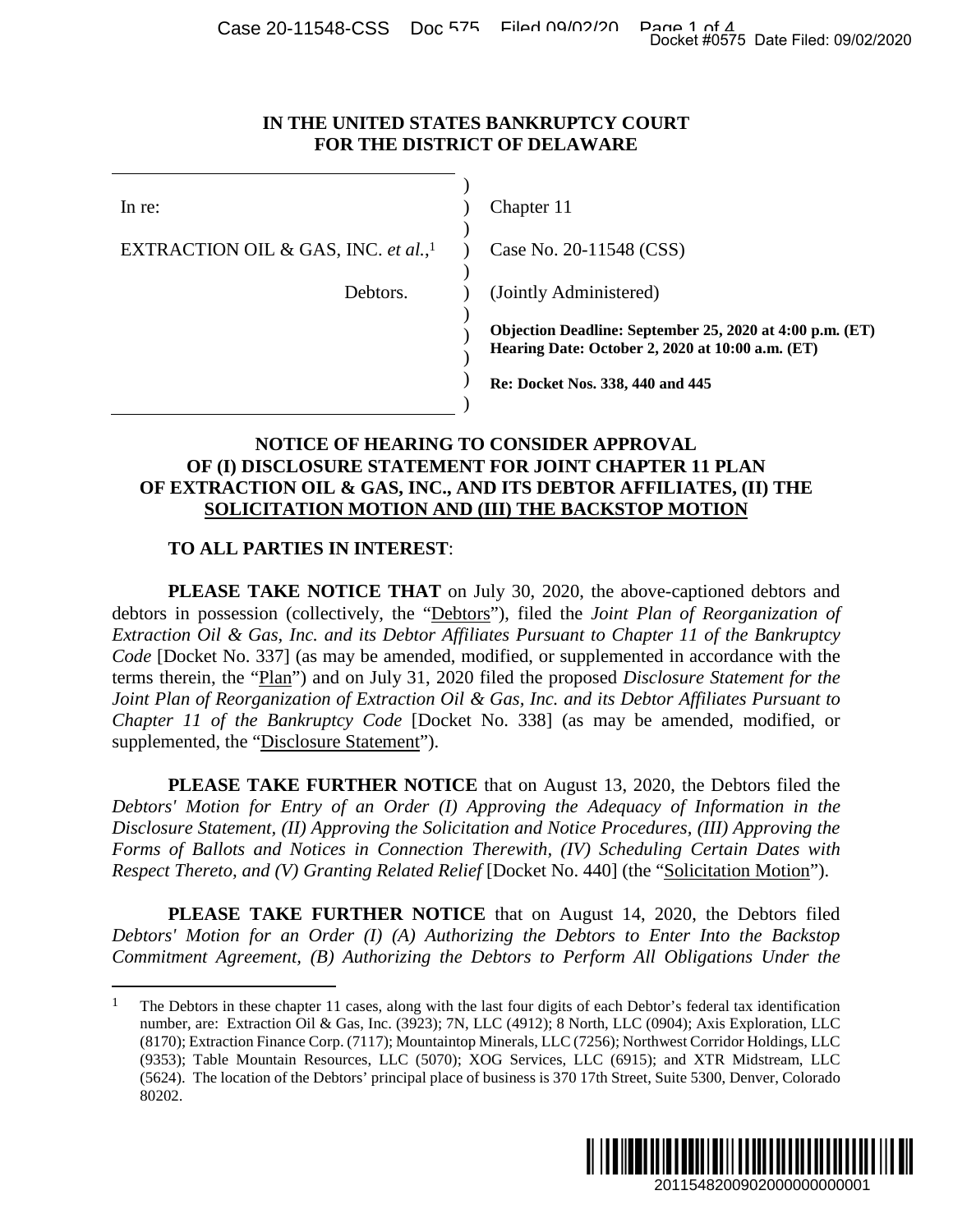*Backstop Commitment Agreement and (C) Approving the Rights Offering Procedures and Related Forms and (II) Granting Related Relief* [Docket No. 445] (the "Backstop Motion")

**PLEASE TAKE FURTHER NOTICE** that a hearing to consider approval of the Disclosure Statement, the Solicitation Motion, and the Backstop Motion was originally scheduled for September 3, 2020 at 11:00 a.m. (ET) and the deadline to object to the Court's approval of the Disclosure Statement, the Solicitation Motion and the Backstop Motion was originally August 27, 2020 at 4:00 p.m. (ET).

**PLEASE TAKE FURTHER NOTICE** that on August 27, 2020, the Debtors filed the *Notice of Adjournment of Hearing to Consider Approval of the Disclosure Statement and Solicitation Motion* [Docket No. 536], notifying parties that the hearing to consider approval of the Disclosure Statement, the Solicitation Motion, and the Backstop Motion was being adjourned, that the respective objection deadlines were being extended, and that the Debtors would file and serve a subsequent notice providing the rescheduled dates and times for such hearing and objection deadline.

#### **PLEASE TAKE FURTHER NOTICE THAT**:

1. A telephonic hearing (the "Hearing") will be held before the Honorable Christopher S. Sontchi, United States Bankruptcy Judge, in the United States Bankruptcy Court for the District of Delaware (the "Bankruptcy Court"), 824 North Market Street, 5th Floor, Courtroom 6, Wilmington, Delaware 19801, on **October 2, 2020 at 10:00 a.m.** (prevailing Eastern Time), to consider approval of the Disclosure Statement, the Solicitation Motion, and the Backstop Motion.

2. Any party in interest wishing to obtain a copy of the Disclosure Statement, the Plan, the Solicitation Motion or the Backstop Motion should contact Kurtzman Carson Consultants, the Debtors' solicitation agent, in writing at Extraction Oil & Gas Claims Processing Center, c/o KCC, 222 N. Pacific Coast Highway, Suite 300, El Segundo, California 90245, or by email at XOGInfo@kccllc.com with a reference to "Extraction" in the subject line. Interested parties may also review the Disclosure Statement, the Plan, the Solicitation Motion and the Backstop Motion free of charge at https://www.kccllc.net/extractionog. In addition, the Disclosure Statement, the Plan the Solicitation Motion and the Backstop Motion are on file with the Bankruptcy Court and may be reviewed by accessing the Bankruptcy Court's website: www.deb.uscourts.gov. Note that a PACER password and login are needed to access documents on the Bankruptcy Court's website. A PACER password can be obtained at: www.pacer.psc.uscourts.gov. Copies of the Disclosure Statement, the Plan the Solicitation Motion and the Backstop Motion may also be examined by interested parties during normal business hours at the office of the Clerk of the Bankruptcy Court.

3. Objections, if any, to approval of the Disclosure Statement, the Solicitation Motion or the Backstop Motion must: (a) be in writing, (b) comply with the Bankruptcy Rules and the Local Rules, (c) set forth the name of the objector and the nature and amount of any claim or interest asserted by the objector against or in the Debtors, (d) state with particularity the legal and factual bases for the objection, and (e) be filed, contemporaneously with a proof of service, with the Bankruptcy Court and served on the following parties by no later than **September 25, 2020 at 4:00 p.m.** (prevailing Eastern Time):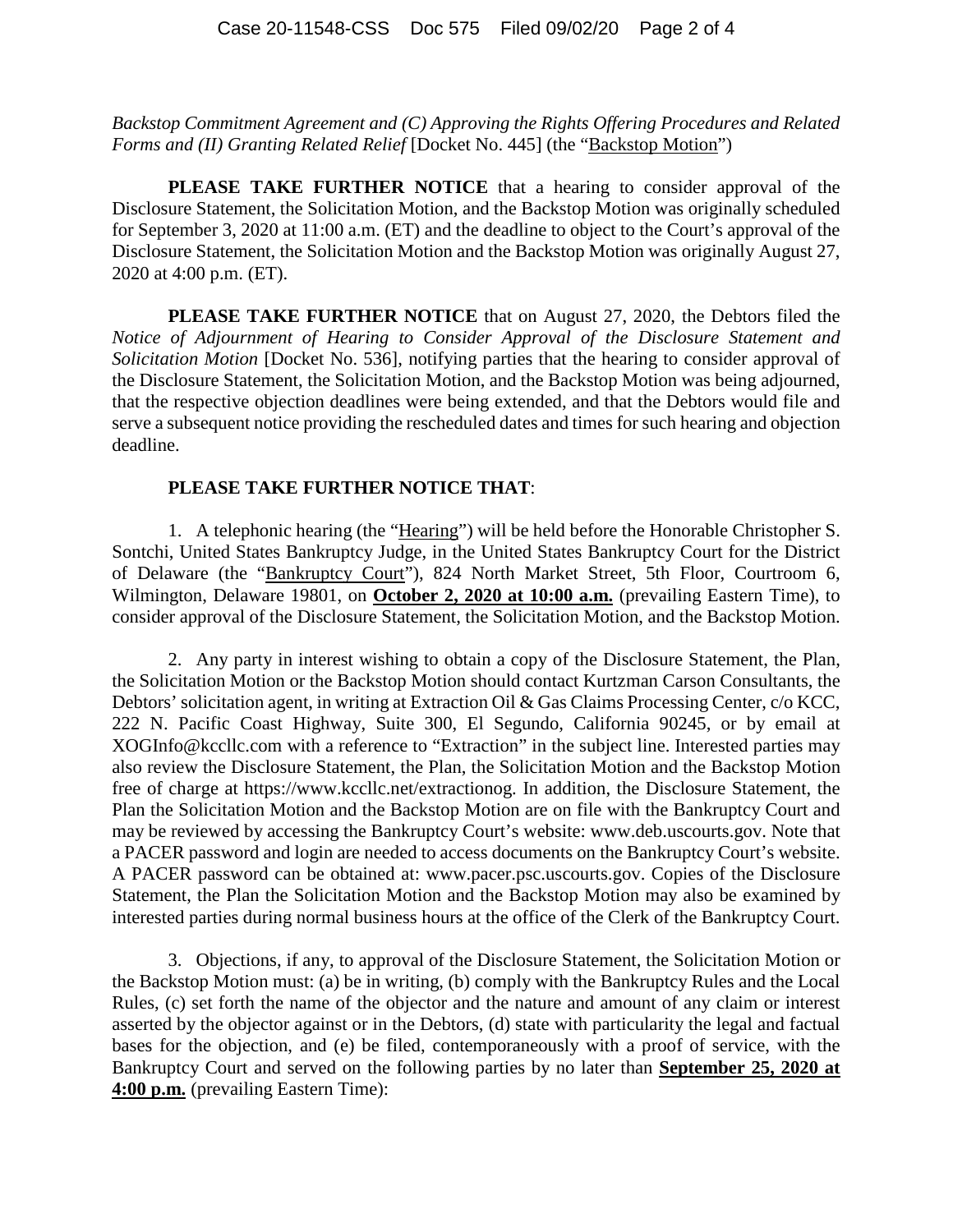| <b>Counsel to the Debtors</b>                 | <b>Co-Counsel to the Debtors</b>                 |
|-----------------------------------------------|--------------------------------------------------|
| Kirkland & Ellis LLP                          | Whiteford, Preston & Taylor LLC                  |
| 601 Lexington Avenue                          | The Renaissance Centre                           |
| New York, New York 10022                      | 405 North King Street, Suite 500                 |
| Attn.: Christopher Marcus, P.C.               | Wilmington, Delaware 19801                       |
| (christopher.marcus@kirkland.com),            | Attn.: Marc R. Abrams                            |
| <b>Allyson Smith Weinhouse</b>                | (mabrams@wtplaw.com), Richard W. Riley           |
| (allyson.smith@kirkland.com), and             | (rriley@wtplaw.com), and                         |
| Ciara Foster (ciara.foster@kirkland.com)      | Stephen B. Gerald (sgerald@wtplaw.com)           |
| <b>Counsel to the Ad Hoc Noteholder Group</b> | <b>Co-Counsel to the Ad Hoc Noteholder Group</b> |
| Paul, Weiss, Rifkind, Wharton & Garrison LLP  | Young Conaway Stargatt & Taylor, LLP             |
| 1285 Avenue of the Americas                   | 1000 N. King Street                              |
| New York, New York 10019                      | Wilmington, Delaware 19801                       |
| Attn.: Andrew Rosenberg                       | Attn: Pauline K. Morgan (pmorgan@ycst.com),      |
| (arosenberg@paulweiss.com), Alice Belisle     | Seam T. Greecher (sgreecher@ycst.com)            |
| Eaton (aeaton@paulweiss.com), Christopher     |                                                  |
| Hopkins (chopkins@paulweiss.com), Douglas     |                                                  |
| Keeton (dkeeton@paulweiss.com), and Omid      |                                                  |
| Rahnama (orahnama@paulweiss.com)              |                                                  |
| <b>Counsel to the Unsecured Creditors</b>     | <b>Co-Counsel to Unsecured Creditors</b>         |
|                                               |                                                  |
| <b>Committee</b>                              | <b>Committee</b>                                 |
| Stroock & Stroock & Lavan LLP                 | Cole Schotz P.C.                                 |
| 180 Maiden Lane                               | 500 Delaware Avenue, Suite 1410                  |
| New York, NY 10038                            | Wilmington, Delaware 19801                       |
| Attn.: Kristopher M. Hansen                   | Attn: G. David Dean (ddean@coleschotz.com),      |
| (khansen@stroock.com), Frank A. Merola        | Andrew J. Roth-Moore (aroth-                     |
| (fmerola@stroock.com), Erez E. Gilad          | moore@coleschotz.com)                            |
| (egilad@stroock.com), and Jason M. Pierce     |                                                  |
| (jpierce@stroock.com)                         |                                                  |
| <b>The United States Trustee</b>              | <b>Counsel to the DIP Agent and DIP Lenders</b>  |
| The United States Trustee for the             | <b>Bracewell LLP</b>                             |
| <b>District of Delaware</b>                   | 711 Louisiana Street, Suite 2300,                |
| 844 King Street, Suite 2207, Lockbox 35       | Houston, Texas 77002,                            |
| Wilmington, Delaware 19801                    | Attn.: Dewey J. Gonsoulin Jr.                    |
| Attn: Richard Schepacarter                    | (dewey.gonsoulin@bracwell.com), Mark             |
|                                               | Dendinger (mark.dendinger@bracewell.com),        |
|                                               | William A. (Trey) Wood III                       |
|                                               | (trey.wood@bracewell.com), and Heather           |

4. The Debtors reserve the right to make amendments or modifications to the Disclosure Statement or the Plan at any time prior to or as a result of matters arising during the Disclosure Statement Hearing and to continue or further adjourn the Hearing from time to time without further notice other than the announcement of the adjourned date(s) through a filing on the docket in these